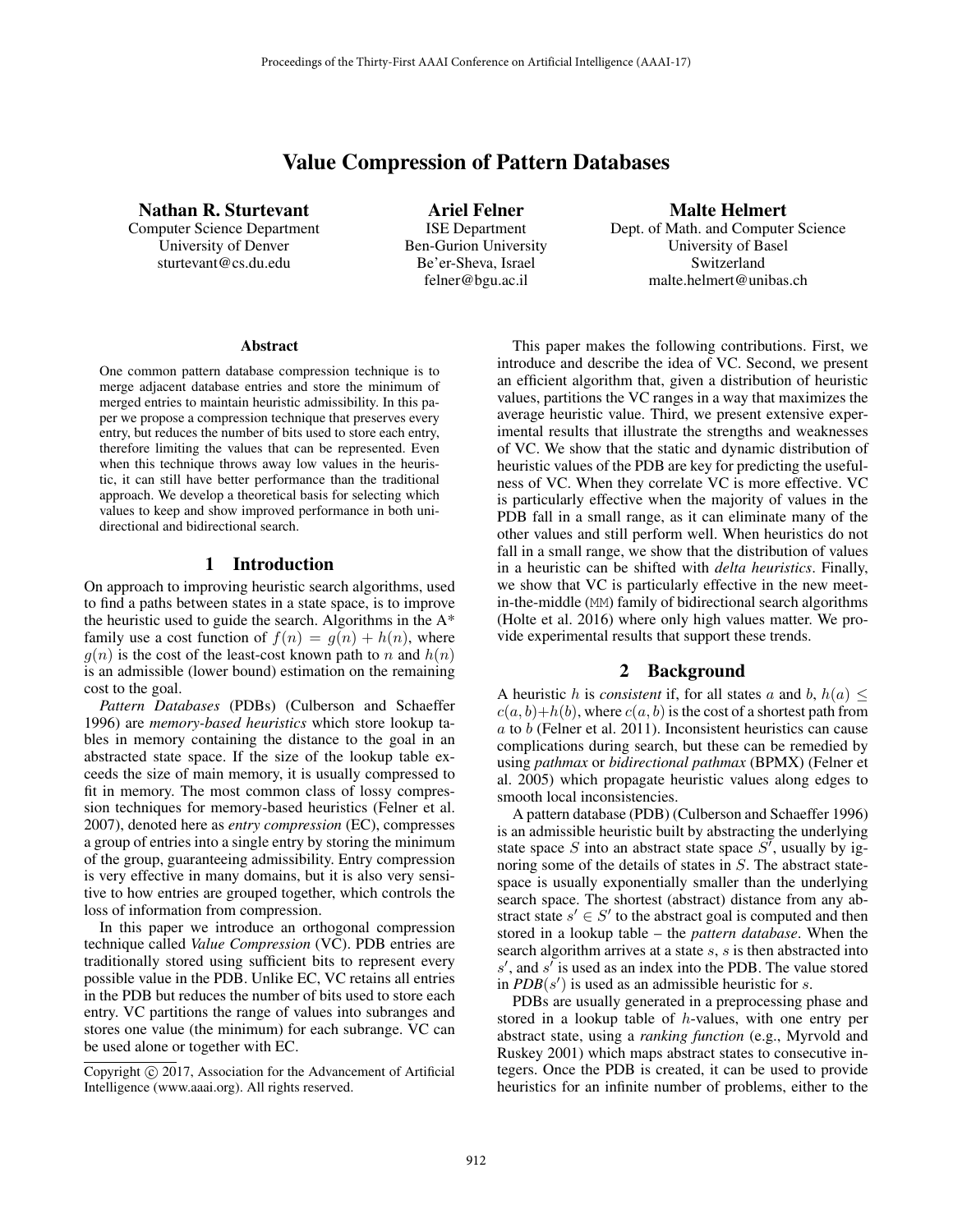same specific goal or to other goal states that can also benefit from the same PDB (e.g., by symmetries etc).

## 2.1 Compressed PDBs

When a PDB is too large, it can be compressed to fit into memory, using either lossy or lossless approaches.

A common *lossy compression* method (Felner et al. 2007) is denoted here by *entry compression*. To compress a PDB with  $E$  entries by a factor of  $f$ , the entire PDB is divided into  $E/f$  buckets, each containing  $f$  entries. The compressed PDB is of size  $E/f$  and only stores one value for each bucket. To guarantee admissibility, the *minimum* value of all entries in the bucket in the original PDB is stored (hence the term *entry compression* (EC)). The main challenge is to minimize the *loss of information* – we want the compressed heuristic to be as close as possible to the original uncompressed heuristic. Buckets can be determined deterministically, e.g., using *mod* or *div* operators to map states into buckets (Felner et al. 2007) or randomly, as done in Compressed Partial Pattern Databases (Anderson, Holte, and Schaeffer 2007). *Div* compresses adjacent entries while *mod* compresses entries that are  $E/f$  entries apart. It is important to note that EC might result in an inconsistent heuristic even if the original heuristic was consistent because two neighboring nodes might have heuristic values there were compressed to different buckets.

In *lossless compression*, the challenge is to minimize the memory needs per entry while preserving the original values and keeping a reasonable time overhead for the unpacking. Felner et al. (2007) describe a lossless compression approach which stores the delta over an entry-compressed PDB. Another lossless compression technique is *1.6 bit PDBs* (Breyer and Korf 2010) that store the PDB values modulo 3. This value essentially stores whether a state's heuristic is larger, smaller or equal to the parent. 1.6 bit PDBs can only be used on top of a consistent heuristic and only for undirected and unweighted state spaces.

#### 2.2 Delta Heuristics

*Delta heuristics*  $(h_{\Delta})$  have been used as implementation tricks, but have not been deeply studied. Let  $h_1$  and  $h_2$ be two heuristic functions where  $h_1$  *weakly dominates*  $h_2$ , i.e.,  $h_1(s) > h_2(s)$  for all states s. Then we can define a (non-negative) *delta heuristic*  $(h_{\Delta})$  by  $h_{\Delta}(s)$  =  $h_1(s) - h_2(s)$ . Clearly, we can exactly recover  $h_1$  using  $h_1(s) = h_2(s) + h_{\Delta}(s)$ . A common  $h_{\Delta}$  is a PDB where the pattern used for  $h_2$  is a strict subset of the pattern used for  $h_1$ . A PDB for the 15-puzzle which stores the delta over Manhattan distance (MD) is a known form of lossless compression to reduce the number of bits per PDB entry (Felner, Korf, and Hanan 2004; Felner and Adler 2005; Samadi et al. 2008).

### 2.3 Meet-in-the-Middle Bidirectional Search

Bidirectional search algorithms interleave a search forward from the start state (start) and a search backward (i.e. using reverse operators) from the goal state (goal). There is a long history of research into bidirectional search algorithms

(Nicholson 1966; Pohl 1969), justified by the potential for an exponential reduction in the size of a bidirectional search over a unidirectional search.

The MM algorithm (Holte et al. 2016) is a recently introduced bidirectional search algorithm. MM runs an  $A^*$ like search in both directions but prioritizes nodes in its open-lists with the priority function  $pr(n) = \max(q(n) +$  $h(n), 2g(n)$  This priority function guarantees that the search frontiers will *meet in the middle*. That is, the search will not expand any nodes with g-cost that exceeds  $C^*/2$ <br>in either direction, where  $C^*$  is the optimal solution cost. in either direction, where  $C^*$  is the optimal solution cost.<br>Because it meets in the middle MM treats the *a*-cost of a Because it meets in the middle,  $MM$  treats the g-cost of a node as another heuristic: the priority rule can be re-written node as another heuristic; the priority rule can be re-written as  $pr(n) = q(n) + \max(h(n), q(n))$ . When  $q(n) > h(n)$ then  $h(n)$  does not provide any guidance to the search as it is dominated by  $q(n)$ . In order to prune a node because of the heuristic (i.e., to have  $pr(n) > C^*$ ) it must be that  $h(n) > C^*/2$ . Heuristic values smaller than  $C^*/2$  can be treated as 0. VC can take advantage of this fact and compress small values to 0 with no loss in performance.

### 2.4 Top Spin Domain

The  $(N,K)$ -TopSpin puzzle has N tokens arranged in a ring. Any set of  $K$  consecutive tokens can be reversed (rotated 180 degrees in the physical puzzle). The goal state has the tokens sorted. A  $q$ -token PDB abstracts the puzzle by keeping the first  $q$  tokens and abstracting away the rest. This puzzle will be used as our main testbed because tuning  $N, K$ , and q can create state spaces with different properties.

### 3 Value Compression

Consider the distribution of values for an 8-token PDB of the (18,4)-TopSpin puzzle shown in Table 1 (column *Total*). This PDB has 1.76 billion entries ranging from 0 to 17. Storing this PDB losslessly requires at least 5 bits per entry. In practice, for the purpose of speed and simplicity of memory access, implementers usually round up the number of bits to the nearest power of 2, requiring 8 bits per entry in this case. In this particular PDB, 4 bits would be sufficient for all values from 0 to 15, and the other 4 bits are used just to be able to store heuristic values of 16 and 17, which are very rare (70,654 entries, only 0.004% of the total PDB). Although, we cannot efficiently remove just these entries from the PDB, we can compress the entire PDB by replacing these values with 15 as shown in the  $VC2$  column of Table 1. This reduces the number of bits used for the PDB from 8 to 4, halving memory requirements while hardly affecting the average heuristic value (it decreases by less than 0.0001).

Consider instead what happens when we apply EC using *div* to compress the same PDB by a factor of 2 as shown in the *EC2* column. To compare with the other columns, the numbers in that column are the total number of entries in the original PDB that are mapped to the given value (because EC2 groups pairs of entries together, only even numbers are seen). The average value here is 11.59, much worse than  $VC2$  while using the same amount of memory. This shows the potential benefit of VC.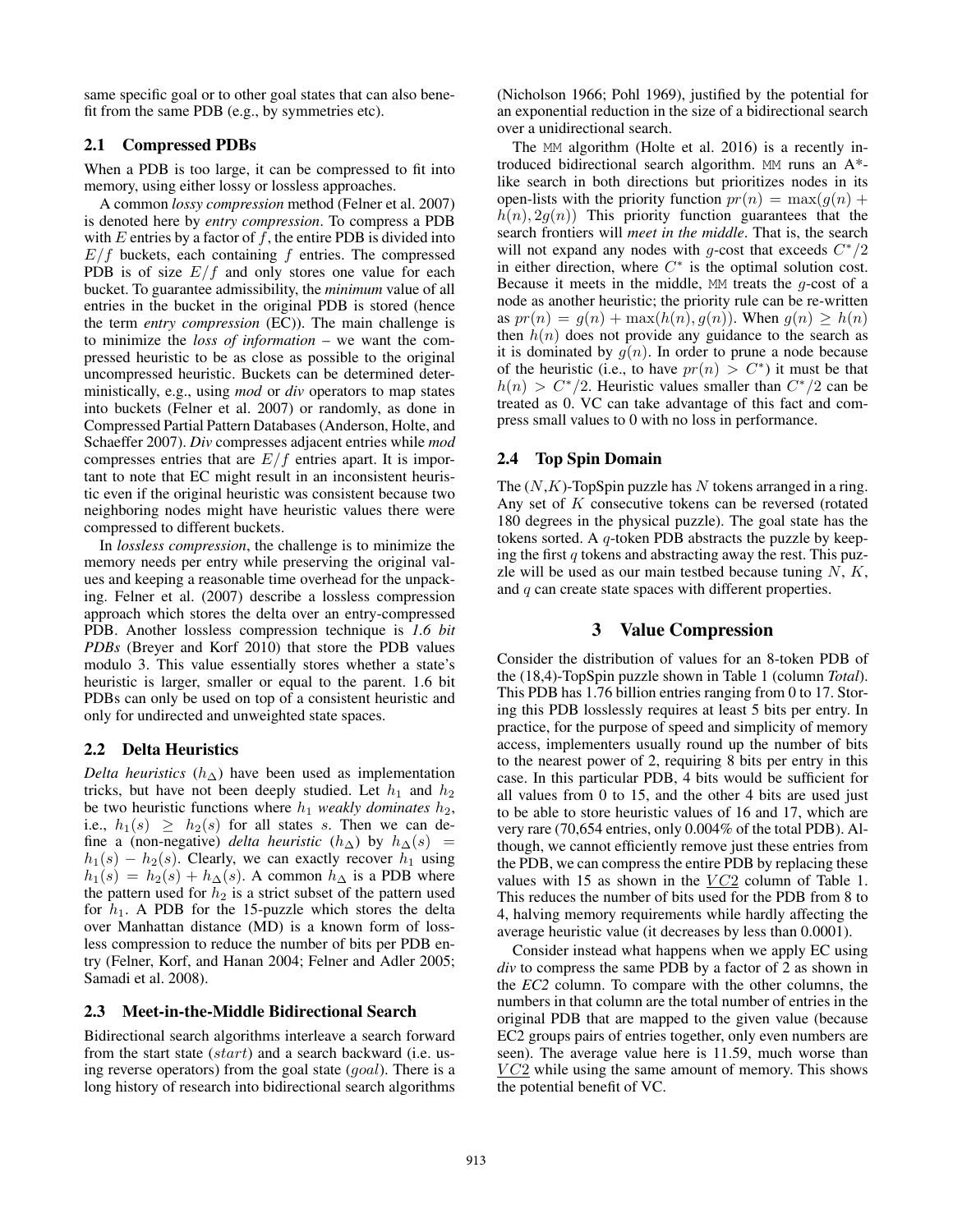|                | 1,760MB     | 880MB            |                                   |                 | 440MB                             |                 |
|----------------|-------------|------------------|-----------------------------------|-----------------|-----------------------------------|-----------------|
| D              | Total       | $\overline{VC2}$ | $\overline{\text{VC2}_{\bar{h}}}$ | EC <sub>2</sub> | $\overline{\text{VC4}_{\bar{h}}}$ | EC <sub>4</sub> |
| $\Omega$       |             |                  | 12                                | 2               | 10,188,753                        | 4               |
|                | 11          | 11               |                                   | 22              |                                   | 40              |
| $\overline{c}$ | 94          | 94               | 94                                | 186             |                                   | 340             |
| 3              | 731         | 731              | 731                               | 1,430           |                                   | 2,596           |
| $\overline{4}$ | 5,353       | 5,353            | 5,353                             | 10,340          |                                   | 18,736          |
| 5              | 37,275      | 37,275           | 37.275                            | 70,894          |                                   | 127,756         |
| 6              | 245,468     | 245,468          | 245,468                           | 457,304         |                                   | 813,700         |
| 7              | 1,508,099   | 1.508.099        | 1,508,099                         | 2,722,458       |                                   | 4.724.408       |
| 8              | 8,391,721   | 8,391,721        | 8,391,721                         | 14,408,820      |                                   | 23,870,392      |
| 9              | 40,012,497  | 40,012,497       | 40,012,497                        | 63,502,746      | 190,013,262                       | 97,318,252      |
| 10             | 150,000,765 | 150,000,765      | 150,000,765                       | 212,692,340     |                                   | 290,434,356     |
| 11             | 393,482,172 | 393,482,172      | 393,482,172                       | 478,114,034     | 393,482,172                       | 553,276,900     |
| 12             | 612,084,904 | 612,084,904      | 612,084,904                       | 601,419,722     | 1,170,638,373                     | 549,750,508     |
| 13             | 440,655,534 | 440,655,534      | 440,655,534                       | 328, 304, 534   |                                   | 217,340,348     |
| 14             | 110,437,757 | 110,437,757      | 110,437,757                       | 59,883,892      |                                   | 26,009,144      |
| 15             | 7,389,524   | 7,460,178        | 7,389,524                         | 2,721,910       |                                   | 634,464         |
| 16             | 70,633      |                  | 70,654                            | 11,924          |                                   | 616             |
| 17             | 21          |                  |                                   | $\mathfrak{D}$  |                                   |                 |
| Avg.           | 11.90       | 11.90            | 11.90                             | 11.59           | 11.38                             | 11.27           |

Table 1: (18-4)-TopSpin. Distribution of values for different types of compression

#### 3.1 General Description of Value Compression

Using b bits per PDB entry, we can store  $2<sup>b</sup>$  different heuristic values. The main idea in VC is to compress a range of values together, storing the minimal value of each range to preserve admissibility. In the  $VC2$  example above, we compress the range  $\{15,\ldots,17\}$  to the value 15.

In general, let R be the range of distinct  $h$  values of a memory-based heuristic such as a PDB. To store this, we need  $\lceil \log_2 |R| \rceil$  bits per entry. VC partitions range R into M disjoint contiguous subranges  $R = R_1 \cup \cdots \cup R_M$ . By "contiguous" we mean that no value of a given range falls between the minimum and maximum value in another range. In the compressed PDB we only store the identity of each subrange for each entry, requiring  $\lceil \log_2 M \rceil$  bits. Of course this loses some information: if the heuristic lookup determines that the heuristic value falls into range  $R_i$ , we have to use the minimum value in  $R_i$  as an admissible heuristic. For example, assume  $R = \{0, \ldots, 99\}$ . Without compression, we need at least 7 bits per entry. One possible value compression groups any 10 consecutive values together:  $R_1 =$  $\{0,\ldots,9\}, R_2 = \{10,\ldots,19\}, \ldots, R_{10} = \{90,\ldots,99\}.$ This reduces space usage to 4 bits per entry at the loss of some heuristic accuracy (e.g., all heuristic values between 30 and 39 are compressed to 30). We expect VC to be particularly effective when few bits can be used to capture the majority of the values in the PDB. Similar to EC, VC may cause the heuristic to be inconsistent if two neighboring states are mapped to different ranges.

VC can be seen as generalizing the idea of partial pattern databases (PPDB) (Anderson, Holte, and Schaeffer 2007; Edelkamp and Kissmann 2008), which only store heuristic values up to a threshold  $V$ , assigning a heuristic value of  $V + 1$  to all other entries.

#### 3.2 General Optimized Range Partitioning

VC is flexible regarding which values to group together. There are  $\frac{(|R|-1)!}{(|R|-M)!(M-1)!}$  ways to partition a range R into  $M$  personally current control of the range must start  $M$  nonempty contiguous subranges. (One range must start at 0 to preserve admissibility.) Which one should be used? We define an *optimal partition* as one that maximizes the average heuristic value of the compressed heuristic among all possible partitions into  $M$  subranges. This is equivalent to the minimal average *loss of information* over all values in the compressed PDB.

We now descibe how to compute an optimal partition, which we denote by  $VC_{\bar{h}}$ , in time polynomial in |R| and M. Consider an arbitrary contiguous partition  $P =$  ${R_1, \ldots, R_M}$  of the range R. For  $k \in R$ , Let  $N(k)$  denote the number of PDB entries with heuristic value  $k$ . The *quality* (= cumulative heuristic value) under partition  $P$  is:

$$
Quality(\mathcal{P}) = \sum_{R_i \in \mathcal{P}} \left( \sum_{k \in R_i} N(k) \cdot \min R_i \right). \tag{1}
$$

In words, we sum over all subranges, and for each subrange  $R_i$  we count how many PDB entries fall into  $R_i$  and multiply the total by the value stored for this range (min  $R_i$ ). Optimizing quality is equivalent to optimizing the average heuristic value, as the average is the quality divided by the number of PDB entries. The quality metric is easier to work with than the average because it is additive: if we divide a partition into two parts  $P = P' \cup P''$ , then we have

$$
Quality(\mathcal{P}) = Quality(\mathcal{P}') + Quality(\mathcal{P}'').
$$
 (2)

This additivity property suggests a dynamic programming approach for finding a partition into  $M$  subranges that maximizes quality. For any set X and value  $k \in X$ , we define  $X_{\leq k} := \{x \in X \mid x \leq k\}$  and  $X_{\geq k} := \{x \in X \mid x > k\}.$ Every contiguous partition  $P$  of R into  $M \geq 2$  subranges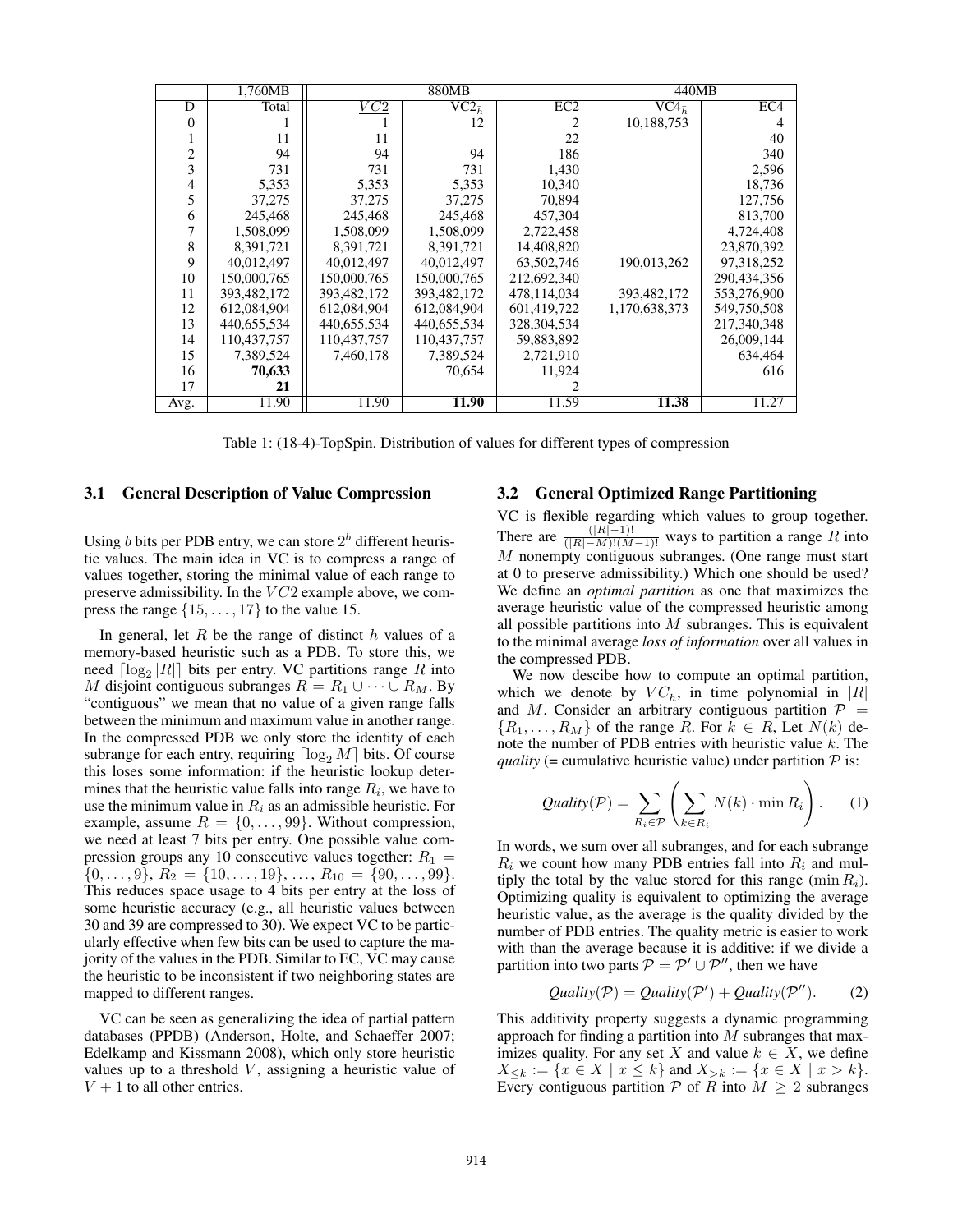Algorithm 1: Optimal Partitioning

1 OptPart(max $\overline{h, M}$ ) 2  $\int$  for  $s = 0$  to max h do  $\text{3}$  | Pivot[s, 1] = max\_h; 4 | Qual[s, 1] = CalcQ(s, max\_h); <sup>5</sup> end 6 **for**  $m = 2$  to M do  $\begin{array}{c|c} 7 \\ \hline 8 \end{array}$  for  $s = 0$  to max  $h + 1 - m$  do<br> $\begin{array}{c} 1 \\ \hline 1 \end{array}$  hest  $O = -\infty$ : 8 bestQ =  $-\infty$ ;<br>9 for  $p = s$  to m 9 **for**  $p = s$  *to max*  $h + 1 - m$  **do**<br>  $\qquad \qquad$   $\qquad \qquad$   $\qquad \qquad$   $\qquad \qquad$   $\qquad \qquad$   $\qquad \qquad$   $\qquad \qquad$   $\qquad \qquad$   $\qquad \qquad$   $\qquad \qquad$   $\qquad \qquad$   $\qquad \qquad$   $\qquad \qquad$   $\qquad \qquad$   $\qquad \qquad$   $\qquad \qquad$   $\qquad \qquad$   $\qquad \qquad$   $\qquad \qquad$   $\qquad \qquad$   $\q$ 10 curr $Q = \text{CalcQ}(s, p) + \text{Qual}[p + 1, m - 1];$ <br>if  $currQ > bestQ$  then if  $currQ > bestQ$  then  $12$  | | | bestQ = currQ;  $13 \mid \cdot \cdot \cdot \cdot \cdot = p;$ 14 | | | | end  $15$  end 16 |  $|$  Qual[s, m] = bestQ;  $17$  | | Pivot[s, m] = pivot;  $18$  end <sup>19</sup> end <sup>20</sup> end

can be written as  $\mathcal{P} = \{R_{\leq p}\}\cup \mathcal{P}'$  where p is the largest value of the smallest subrange of  $\mathcal{P}$  (we call this the *nivot* of value of the smallest subrange of  $P$  (we call this the *pivot* of P), and P' is a contiguous partition of  $R_{>p}$ .<br>If P is an optimal partition (one t

If P is an *optimal* partition (one that maximizes *Quality*( $P$ ) over all partitions of R into M subranges), then from *Quality*( $\mathcal{P}$ ) = *Quality*( $\{R_{\leq p}\}\$ ) + *Quality*( $\mathcal{P}'$ ), we get that  $\mathcal{P}'$  must be an *optimal* partition of  $R_{\leq p}$  into  $M - 1$  subthat P' must be an *optimal* partition of  $R_{>p}$  into  $M - 1$  sub-<br>ranges. Otherwise, the quality of P could be improved by ranges. Otherwise, the quality of  $P$  could be improved by replacing this subpartition by another one of higher quality.

For a general range R and  $M \geq 1$ , let  $OptPart(R, M)$ denote an optimal partition of  $R$  into at most  $M$  subranges. Clearly,  $OptPart(R, 1) = \{R\}$  for all R. Another base case is  $OptPart(\emptyset, M) = \emptyset$  for all M. For  $R \neq \emptyset$ and  $M > 1$ , we obtain *OptPart*( $R, M$ ) by computing  $Quality({R<sub>p</sub>}) + Quality(OptPart({R}_{>p}, M - 1))$  for all possible  $p \in R$ . If  $p \in R$  maximizes this quantity, we can set  $OptPart(R, M) = \{R_{\leq p}\} \cup OptPart(R_{>p}, M-1)$ . That is, an optimal solution can be obtained by trying out all possible pivots p, recursively computing an optimal partition for each subproblem, and selecting the best partition among these candidates.

It is easy to see that all subproblems generated when computing  $OptPart(R, M)$  in this fashion are of the form  $OptPart(R_{\geq p}, M')$  for some  $p \in R$  and some  $M' \in \{1, M\}$  and hence the total number of subproblems is  $\{1,\ldots,M\}$ , and hence the total number of subproblems is bounded by  $|R| \cdot M$ , giving rise to a dynamic programming algorithm with runtime polynomial in  $|R|$  and M.

Algorithm 1 gives pseudo-code for this algorithm. We assume  $R = \{0, \ldots, \text{max\_h}\}\$  for some number  $\text{max\_h}$ , but the algorithm can be easily adapted to arbitrary ranges. *Pivot*[s, m] and *Qual*[s, m] store the pivot and quality of partitioning the range  $\{s, \ldots, \text{max\_h}\}$  into m subranges. Subprocedure *CalcQ(s, u)* calculates the quality for the subrange  $\{s, \ldots, u\}$ , which is  $\sum_{k=s}^{u} N(k) \cdot s$ . The optimal partition is then obtained by collecting the pivots from the array is then obtained by collecting the pivots from the array.

Table 1 also shows the optimal value compression for



Figure 1: Distribution curves for (18-4)-TopSpin

| Memory            |     | EС             | $\overline{\mathbf{v}\mathbf{c}}$ | VC-bits | Nodes  | Time  |
|-------------------|-----|----------------|-----------------------------------|---------|--------|-------|
|                   |     |                |                                   | 8       | 3.88M  | 15.29 |
| 0.5               | (A) |                | $\mathcal{D}_{\mathcal{L}}$       | 4       | 3.88M  | 15.32 |
| 0.375             |     |                | 2.66                              | 3       | 4.03M  | 15.44 |
| 0.25              | (B) |                | 4                                 | 2       | 10.39M | 33.63 |
| 0.5               | (A) | 2              |                                   | 8       | 7.11M  | 27.70 |
| 0.25              | (B) | 2              | 2                                 | 4       | 7.11M  | 27.88 |
| 0.1875            |     | $\overline{c}$ | 2.66                              | 3       | 7.37M  | 28.44 |
| 0.125             | (C) | 2              | 4                                 | 2       | 30.43M | 80.04 |
| $\overline{0.25}$ | (B) | 4              |                                   | 8       | 13.75M | 51.06 |
| 0.125             | (C) | 4              | $\mathfrak{D}$                    | 4       | 13.74M | 50.97 |
| 0.094             |     | 4              | 2.66                              | 3       | 14.31M | 51.52 |
| 0.0625            |     |                |                                   | 2       | 30.48M | 77.68 |

Table 2: Results for (18-4)-TopSpin

our 8-tile PDB. Column  $\text{VC2}_{\bar{h}}$  represents compression by a factor of 2, i.e., to 4 bits  $(M = 2<sup>4</sup> = 16)$ , and column VC4 $_{\bar{h}}$  is compression by a factor of 4, i.e., to 2 bits  $(M = 2<sup>2</sup> = 4)$ . We see that for VC2<sub> $\bar{h}$ </sub>, it is optimal to use the subranges  $\{0, 1\}$ ,  $\{16, 17\}$  and singleton ranges  $\{2\}$ , ...,  $\{15\}$ , while for VC4<sub> $\bar{h}$ </sub> the optimal subranges are  $\{0,\ldots,8\}$ ,  $\{9, 10\}$ ,  $\{11\}$  and  $\{12, ..., 17\}$ . The average heuristic values for VC2 $_{\bar{h}}$  and VC4 $_{\bar{h}}$  are 11.90 and 11.38, both significantly better than entry compression with the same amount of memory (columns EC2 and EC4).

### 4 Heuristic Distributions

Two different types of heuristic distributions are described in the literature (Holte et al. 2006; Felner et al. 2005). In the context of PDBs the *static distribution* is the distribution of values in the PDB, while the *dynamic distribution* is the distribution of the heuristic values that are seen during the process of solving a given problem instance.

For unidirectional searches such as  $A^*$  or IDA\*, the dynamic distribution may contain lower values than the static distribution (see for example (Felner et al. 2011), figure 24, pp 1592). Holte et al. (2006) explained that for a given  $f$ value, the search tree expanded by IDA\* contains many more nodes with large  $g$ -values and small  $h$ -values com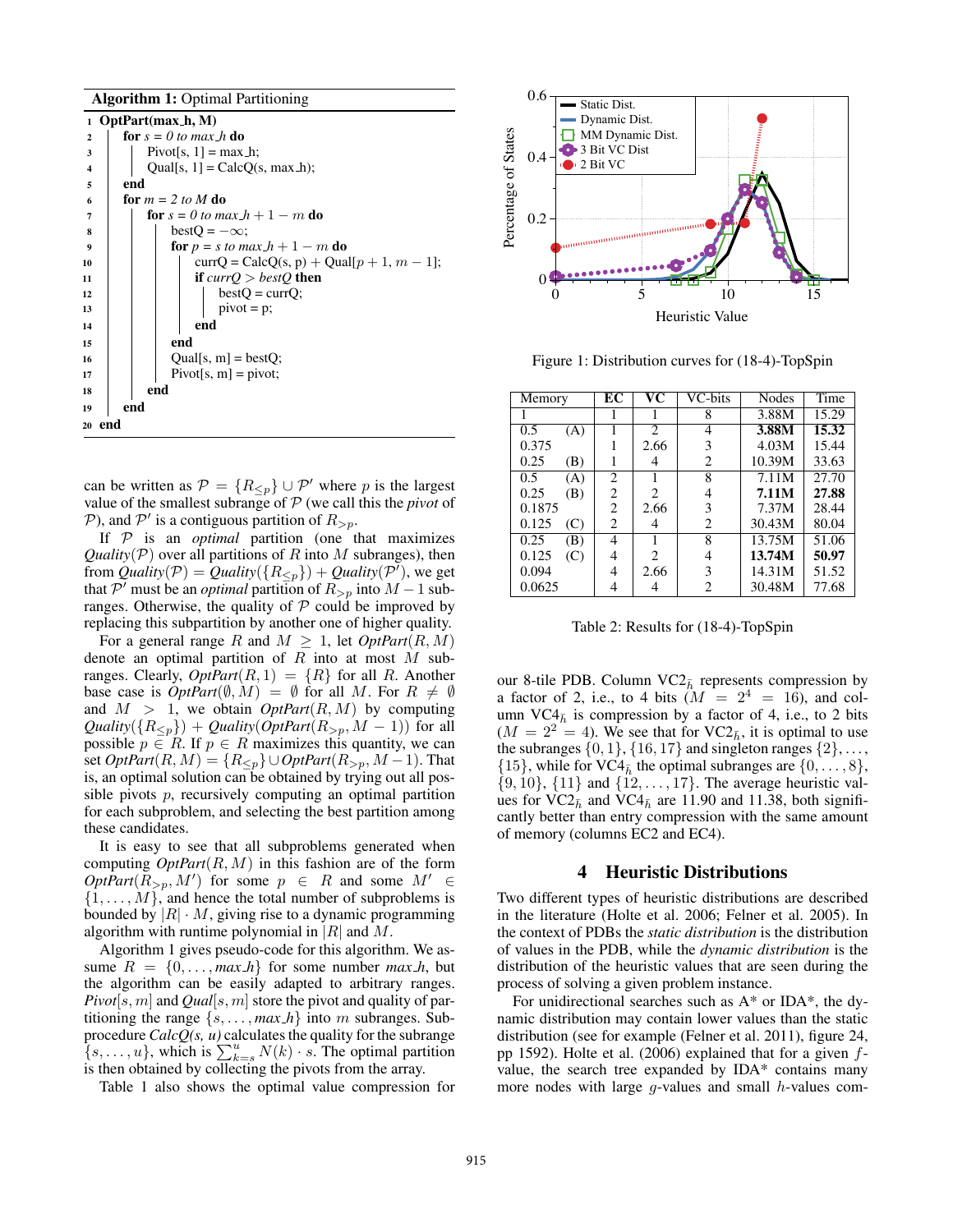pared to nodes with small  $q$ -values and large  $h$ -values (of the same  $f$ -cost) as there are exponentially more nodes with high g-values.  $VC_{\bar{h}}$  is calculated (trained) on the static distribution and this should usually be done in the preprocessing phase when the PDB is built.

#### 4.1 Calculating the Distributions

The user certainly knows the static distribution from the PDB and can implement  $VC_{\bar{h}}$  in the preprocessing phase. A key point is that the effectiveness of  $VC<sub>h</sub>$  will increase when the dynamic distribution correlates with the static distribution. In this case the optimization of values has selected the values that are most important for effective search. Indeed, in many cases the static and dynamic distributions are known to be close together. For example, using multiple PDBs (Holte et al. 2006) or using inconsistent heuristics and BPMX (Felner et al. 2011) causes the dynamic distribution to be very close to the static distribution. Therefore,  $VC<sub>h</sub>$  may be safely used if the two distributions are known to correlate. But, when the distributions are far apart, the effectiveness of  $VC_{\bar{h}}$  will be weakened. In the remaining sections we demonstrate this on a number of search scenarios.

If nothing is known about the dynamic distribution one will need to solve or to sample a set of representative problem instances in order to learn the dynamic distribution in a preprocessing phase. Our optimization algorithm may be applied on top of the dynamic distribution if it is known.

# 5 Experiments: VC in Unidirectional Search

To begin, we experiment with IDA\*  $(+BPMX)$  on  $(18,4)$ -TopSpin with a heuristic that takes the maximum of three 8-token PDBs. All the results reported below are averages over 50 random instances which were created by 200 random steps. Running time is reported in seconds.

Five curves are shown for this domain in Figure 1. Notice that the static distribution of values in the PDB (black curve) and the dynamic distribution of an IDA\* search with that PDB (blue curve) follow closely. The dotted purple curve corresponds to the values that are seen during the search when using  $VC_{\bar{h}}$  with 8 values (3 bits). This curve tends to correlate with the dynamic distribution and this is a clear sign that  $VC_{\bar{h}}$  will work well here. Not shown is the curve with 16 values (4 bits) which is almost identical to the dynamic distribution. The red curve corresponds to the values that are seen during the search when using  $VC_{\bar{h}}$  with 4 values (2 bits). Clearly, now, there is loss of information which predicts that compressing to 2 bits will be significantly weaker compared to 3 or more bits. Nevertheless, we will compare this to EC shortly.

The rows of Table 2 combine EC and  $VC_{\bar{h}}$  in different ways. The first column gives the memory needs relative to the basic PDB with no compression (using 8 bits per entry).<sup>1</sup> Each row is uniquely defined by the EC and VC compression factors given in the second and third columns (in bold). The



Figure 2: Distributions curves for (18-2)-TopSpin

fourth column gives the number of bits used by the VC compression. The last two columns give the number of nodes expanded and the running time in seconds. Together, these confirm the trends predicted in Figure 1. For a fixed value of EC it can be seen that using  $VC_{\bar{h}}$  and going down from 8 bits to to 4 bits (16 values) and 3 bits (8 values) is beneficial and the loss of information is small. While there is a jump when going down to 2 bits (4 values), comparing 4x VC (10.39M nodes) to 4x EC (13.75M nodes) still shows an advantage for VC. This may be a surprising result, as this heuristic has no values between 1 and 8. But, BPMX is sufficient to limit the overhead of this compression. (Without BPMX the number of node expansions increases by two orders of magnitude.)

Rows with memory 0.5, 0.25 and 0.125 are labeled with A, B and C, respectively. For each of these groups, the best variant is in bold. For example, for 0.5 memory (group A, compression factor of 2)  $VC_{\bar{h}}$  (3.88M) outperforms EC (7.11M). In fact, even compressing to 0.375 memory (3 bits) with  $VC_{\bar{h}}$  outperforms EC2 both in memory and in runtime. Similarly, for 0.25 when only one method is used,  $VC_{\bar{h}}$  (10.39M) outperforms EC (13.75M). For both 0.25 and 0.125, it is always better to compress the last factor of 2 by  $VC_{\bar{h}}$  and not by EC. Further compressing this to 3 bits is still beneficial.

Next, we move to (18,2)-TopSpin. Again we use three 8 token PDBs (8 bits per entry, 32 values). Figure 2 shows that the static (black curve) and dynamic (blue curve) distributions using the original PDB differ greatly. The reason is that this domain is more difficult than the (18,4)-TopSpin and its PDB is much weaker. The red curve gives the values seen during the search by  $VC_{\bar{h}}$  with four bits trained on the static distribution. This compressed heuristic is more concentrated on high values (around 20) but these are useless in the search which encounters more low values (in the range <sup>1</sup> ... 8). Hence, 90% of the states encountered during the search have had their heuristic value compressed to 0. The blue dotted curve corresponds to the values seen by  $VC_{\bar{h}}$ with 4 bits when trained on the dynamic distribution. This has a better fit with the dynamic distribution, but too many large values are lost and performance is still poor.

Table 3 shows different ways of compressing this PDB

<sup>&</sup>lt;sup>1</sup>Breyer and Korf (2010) note that researchers have traditionally used powers of two when storing PDBs. Our results in Table 2 are under this assumption.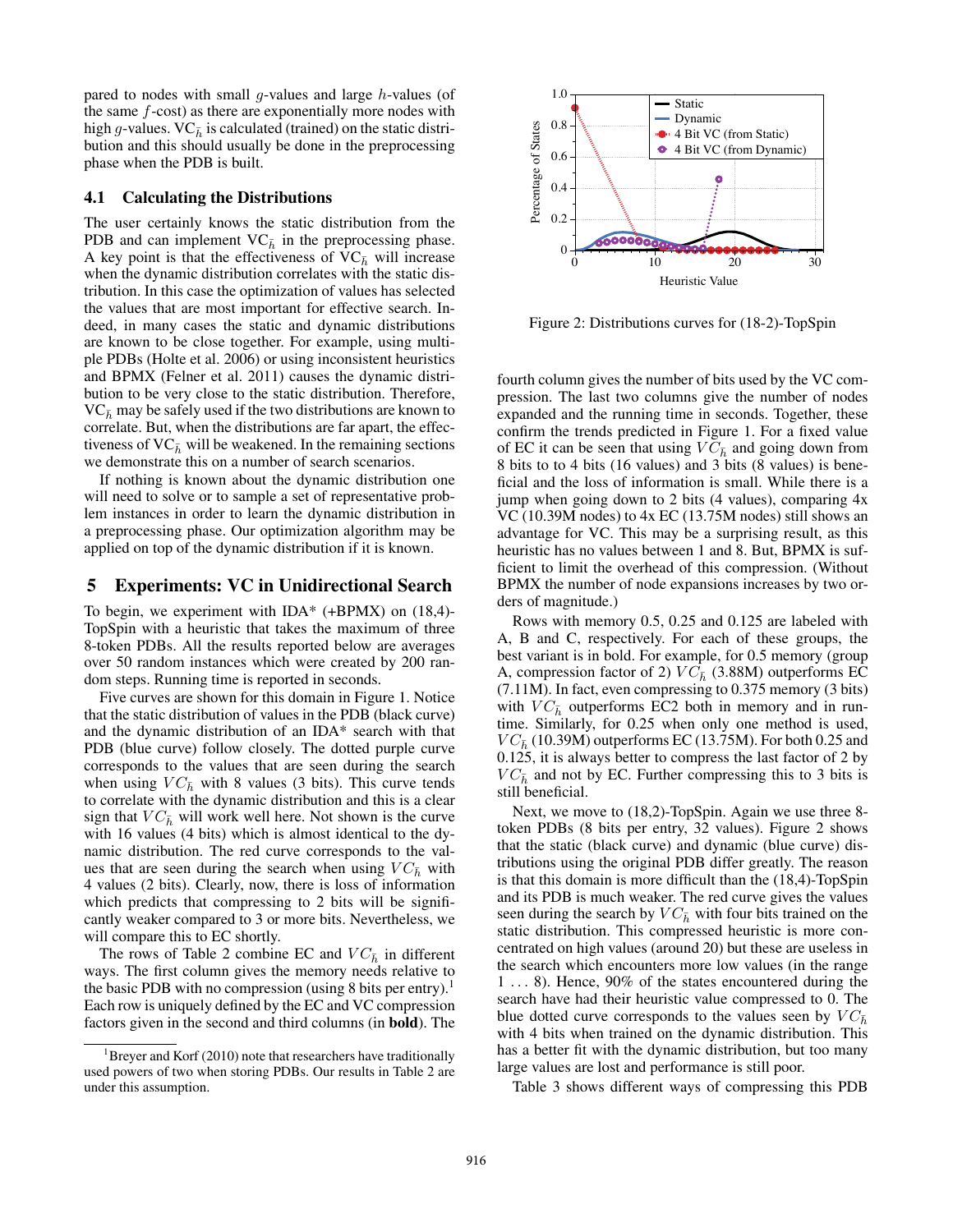| MEM | EC | <b>VC-bits</b> | Nodes     | Time |
|-----|----|----------------|-----------|------|
|     |    |                | 367,225   | 0.44 |
| 0.5 |    | 4s             | 3,645,502 | 4.18 |
| 0.5 |    | 4d             | 684.846   | 0.94 |
| 0.5 |    | 4c             | 394,603   | 0.43 |
| 0.5 |    |                | 416,014   | 0.49 |

Table 3: Results for (18-2)-TopSpin



Figure 3: Distributions for the 16-peg Towers of Hanoi

with VC to 4 bits (a factor of 2). 4s/4d is  $VC_{\bar{h}}$  trained on the static/dynamic distributions. As predicted 4d outperforms 4s but they are both have worse performance than EC with the same amount of memory (last line). Finally, 4c is a manually tuned range selection which achieves slightly better performance than EC.

### 6 VC on Top of Delta Heuristics

Recall that  $h_{\Delta} = h_1 - h_2$  and that  $h_1$  can be recovered by  $h_1 = h_2 + h_{\Delta}$ . Here, we briefly study the question of using  $h_{\Delta}$  when the distribution of values in  $h_1$  is large. The main advantage of using  $h_{\Delta}$  is that it contains a smaller range of values than  $h_1$ . This may require fewer bits per entry and thus reduce memory. In addition, smaller ranges reduce the *loss of information* that occurs when performing EC or VC on  $h_{\Delta}$  compared to a straight compression of the original PDB. We have experimental evidence that shows this general trend but focus here on applying VC to  $h_{\Delta}$ .

An ideal domain for using  $h_{\Delta}$  is the 4-peg Towers of Hanoi (TOH4) (Korf and Felner 2007). The aim is to move all discs, one at a time, to the goal peg while never placing a large disc on top of a small disc. TOH4 has very long solution lengths and the range of heuristic values is very large.<sup>2</sup> We study the the 16-disk TOH4 problem.

 $h_1$  is set to be a 14-disk PDB.  $h_2$  is generated by an entry compression of a 14-disk PDB by a factor of 8192. This is equivalent to compressing the smallest 6.5 discs (Felner et al. 2007).  $h_2$  is still very accurate because in TOH4 the lossof-information is still very small. Nevertheless,  $h_1$  has 113 values and its static distribution is shown in the black curve

| Memory | EС | VС | VC-bits | Nodes | Time  |
|--------|----|----|---------|-------|-------|
|        |    |    |         | 2.07M | 30.60 |
| 0.5    | 2  |    | 8       | 3.55M | 55.61 |
| 0.5    |    | 2  |         | 2.07M | 30.93 |
| 0.25   | 4  |    | 8       | 5.42M | 83.87 |
| 0.25   | 2  | 2  |         | 3.55M | 55.55 |
| 0.25   |    |    | 2       | 4.63M | 66.46 |
| 0.125  | 4  | 2  |         | 5.42M | 84.06 |
| 0.125  | 2  |    |         | 5.19M | 79.17 |

Table 4: MM: (18,4)-TopSpin. EC vs. VC

| Mem   | EС | $\overline{\mathbf{v}\mathbf{c}}$ | bits | Nodes    | Time | Nodes     | Time |
|-------|----|-----------------------------------|------|----------|------|-----------|------|
|       |    |                                   |      | $(18-6)$ |      | $(18-10)$ |      |
|       |    |                                   | 4    | 9.00M    | 163  | 9.11M     | 170  |
| 0.5   | 2  |                                   | 4    | 16.27M   | 316  | 17.30M    | 329  |
| 0.5   |    | 2                                 | 2    | 12.48M   | 224  | 9.31M     | 184  |
| 0.25  | 4  |                                   | 4    | 29.76M   | 636  | 31.93M    | 604  |
| 0.25  | 2  | 2                                 | 2    | 17.68M   | 330  | 28.14M    | 528  |
| 0.125 |    | 2                                 | 2    | 30.09M   | 626  | 37.62M    | 707  |

Table 5: MM: (18,6) and (18-10)-TopSpin. EC vs. VC

of Figure 3. By contrast,  $h_{\Delta}$  has only 26 values ranging from 0 to 25 (not shown in the figure). There is not necessarily a correlation between large  $h_{\Delta}$  values and large  $h_2$  values. Therefore, the static and dynamic distributions of  $h_{\Delta}$  are not necessarily correlated to the original PDB.

The dynamic distribution of values when using  $h_1$  is shown in the figure (thick blue curve) and is not close to the static distribution. When we tried VC directly on  $h_1$ , it could not solve many instances within our time/memory limits because of the gap between the dynamic and static distribution. However, performing VC on  $h_{\Delta}$  is very effective. The thin orange curve shows that the distribution of values of VC of  $h_{\Delta}$  with 4-bits per entry (then added to  $h_2$ ) matches with the dynamic distribution of the original PDB. We observed this trend in other domains as well including the 15 puzzle and TopSpin but we omit the results here.

To summarize the unidirectional research section on whether to use VC or RC we can provide the following general rule: when the static and dynamic distribution correlate  $VC_{\bar{h}}$  will be very effective and will tend to outperform EC, especially when we compress small ranges and not too many values are lost.

### 7 Experimental Results: VC for MM

Since MM meets in the middle, only heuristic values that are larger than  $C^*/2$  may prune nodes that would otherwise be expanded. Nodes with  $h(n) \leq C^*/2$  fall into two cases. If  $h(n) < g(n)$ , then  $h(n)$  is dominated by  $g(n)$  in the priority function and  $h(n)$  can be treated as 0. If  $g(n) \leq h(n) \leq$  $C^*/2$ , then  $pr(n) = g(n) + h(n) \leq C^*$ . Such nodes will be expanded at some point and their heuristic values can also be treated as 0. Therefore, for MM low heuristic values may be fully compressed away by VC without losing anything.

The green curve in Figure 1 shows the dynamic distribution of h-values that actually influenced the priority func-

 $2$ TOH4 has many cycles so IDA\* will not be effective here; A\* with BPMX is required.